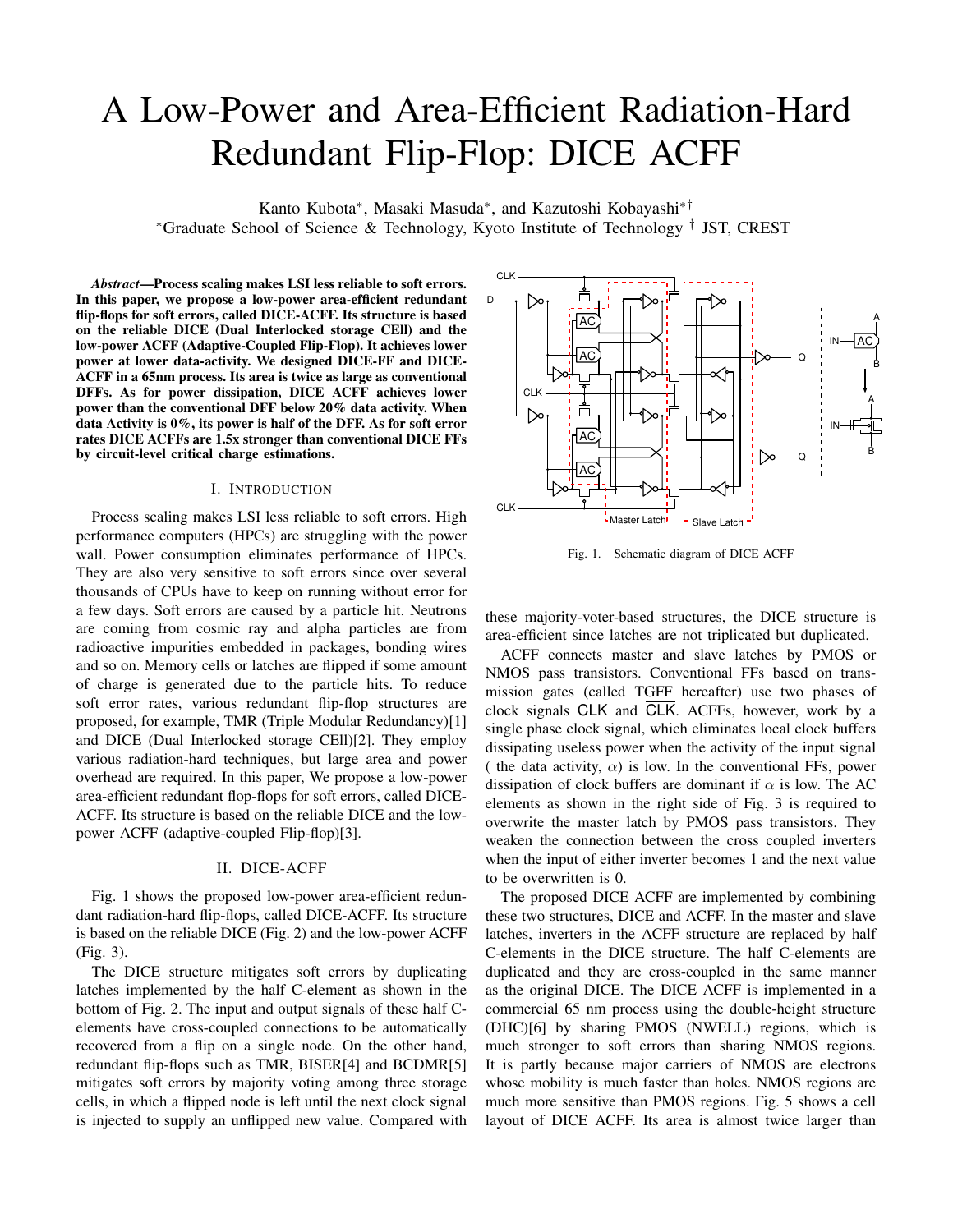

Fig. 2. Schematic diagram of DICE FF



Fig. 3. Schematic diagram of ACFF[3]



Fig. 4. DHC structure

the conventional DFF (TGFF) but only 1.05x bigger than the convectional DICE FF.

#### III. ESTIMATION OF SOFT ERROR RATES

Stored values in FFs are flipped if generated charge by a particle hit exceeds a certain threshold value, which is called Q<sub>crit</sub>. In redundant FFs such as DICE, two nodes must be flipped simultaneously. However, the possibility is too low when two continuous or simultaneous hits on two redundant node. We assume that a single particle hit flip multiple redundant nodes.

As already mentioned, the possibility is very low when two particles hit on the critical pair (CP) simultaneously. We assume that generated charge from a single particle is shared by the critical pair. As shown in Fig. 4, the implemented DICE ACFF shares a PMOS region. There is no critical pair among



Fig. 5. Cell layout of DICE ACFF in a 65 nm process



Fig. 6. Single exponential current source attached to 2 node of the latch.

NMOS transistors since they are separated by the PMOS region. We only evaluate Multiple Cell Upsets (MCUs) in the NMOS region. Eq. (1) is an empirical equation to compute soft error rates (SERs) by terrestrial neutrons[7], [8], [9]

$$
N_{SER} = F \times K \times A \times \exp(-\frac{Q_{\text{crit}}}{Q_{\text{s}}})
$$
 (1)

in which, *F* is a neutron flux on the terrestrial region  $(0.00565/cm^2 s)$ , *K* is a constant value of 2.2  $\times$  10<sup>-5</sup>, and *A* is the total drain area connected to the node.  $Q_s$  is a value that can be determined by process parameters. From 65nm neutron irradiation results,  $Q_s$  in NMOS is 6.92 fC and that in PMOS is 3.40 fC.

In order to compute MCUs by a single particle hit, we use charge collection ratio according to the distance from the particle hit point. From the heavy ion results in [10], charge collection efficiency (*E*) is exponentially reduced by the distance *x* between the drain and the particle hit point computed by the following equations.

$$
E_n(x) = 0.285 \exp(-1.12x) \quad \text{for NMOS} \tag{2}
$$

$$
E_{\rm p}(x) = 0.538 \exp(-2.07x) \quad \text{for PMOS} \tag{3}
$$

In non-redundant FFs such as TGFFs, a single-exponential current source is enough to evaluate  $Q_{\text{crit}}$ . In the tripli-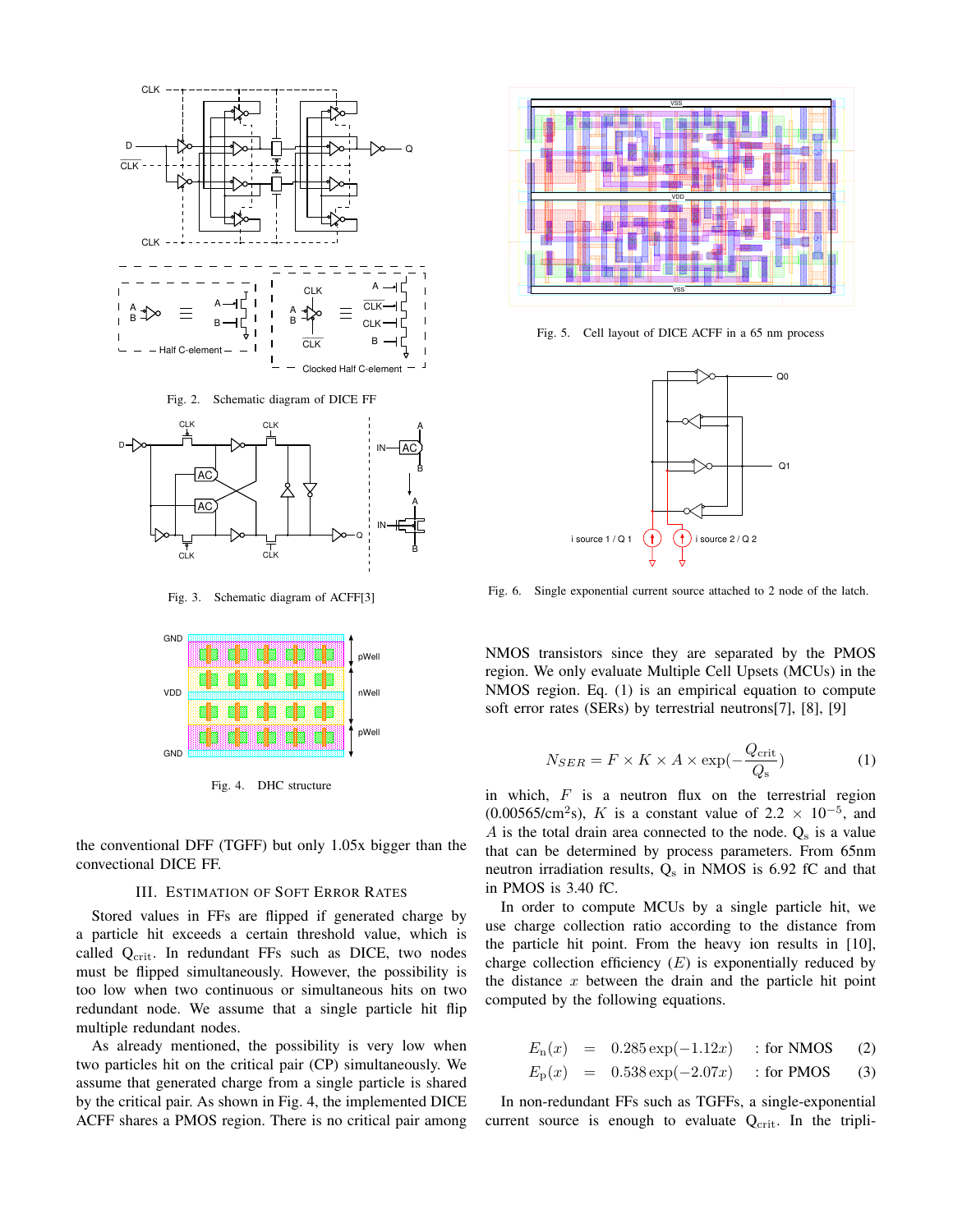

Fig. 7. Error Map for DICE Structure



Fig. 8. Compute MCU rates of the critical pair transistors A and B

cated structure, two successive simulations with one singleexponential current source are enough to compute  $Q_{\text{crit}}$  since two storage elements such as latches or keepers does not influence with each other. In the DICE structure, however, two single-exponential current sources must be attached on the circuit-level simulations as shown in Fig. 6 since two redundant storage elements are cross-coupled. Two independent current sources Q1 and Q2 are attached to the pair of two nodes that can flip the stored value, which is called a critical pair. By changing the amount of charge on Q1 and Q2, we can obtain a Shmoo-like error map as show in Fig. 7.

Fig. 8 shows how to compute MCU rates from the critical charge of two transistors in a critical pair. From Eqs. (2) or (3), we can compute  $Q'_{\text{crit}A}(x)$  and  $Q'_{\text{crit}B}(d-x)$ . The maximum value  $Q_{\text{mcrit}}(k)$  between these two  $Q'_{\text{crit}}$  values can be considered as the critical charge in the region *k*.

By assigning  $Q_{\text{mcrit}}(k)$  to  $Q_{\text{crit}}$  and the area of the region k to A in Eq. (1), we can obtain  $N_{\text{SER}}(k)$  in the region k. By summing these values from the all the region, we can obtain the total SER  $N_{\text{TSER}}$  of the critical pair as follows.

$$
N_{\text{TSER}} = \sum_{k=1}^{n} Q_{\text{mcrit}}(k) \tag{4}
$$

### IV. SIMULATION RESULTS

We compare the proposed DICE ACFF in terms of softerror resilience, power, area, delay and ADPP (Area, Delay and Power Product) with TGFF, ACFF and BCDMR ACFF (Fig. 9)[11].

BCDMR ACFF is another redundant flip-flop based on BCDMR and ACFF. There is no local clock buffer because of its ACFF-based structure, which makes it lower-power at

TABLE I AREA AND POWER AT 10% DATA ACTIVITY OF FFS NORMALIZED BY CONVENTIONAL TGFFS

|                   |      |       | average | rise  | fall  |
|-------------------|------|-------|---------|-------|-------|
| FF                | Area | Power | delay   | delay | delay |
| <b>TGFF</b>       | 1.00 | 1.00  | 1.00    | 1.00  | 1.00  |
| <b>ACFF</b>       | 0.76 | 0.456 | 0.49    | 0.43  | 0.55  |
| DICE FF           | 2.00 | 2.28  | 1.29    | 1.43  | 1.18  |
| <b>DICE ACFF</b>  | 2.10 | 0.716 | 0.86    | 0.73  | 0.97  |
| <b>BCDMR ACFF</b> | 2.40 | 0.911 | 1.15    | 1.21  | 1.11  |

TABLE II AREA *×* DELAY *×* POWER OF FFS NORMALIZED BY CONVENTIONAL TGFFS

| FF                | $\alpha=0$ | $\alpha = 10$ | $\alpha = 25$ | $\alpha = 100$ |
|-------------------|------------|---------------|---------------|----------------|
| <b>TGFF</b>       | 1.00       | 1.00          | 1.00          | 1.00           |
| <b>ACFF</b>       | 0.12       | 0.15          | 0.21          | 0.38           |
| DICE FF           | 4.48       | 4.95          | 5.05          | 5.39           |
| DICE ACFF         | 1.00       | 1.39          | 1.93          | 3.75           |
| <b>BCDMR ACFF</b> | 1.74       | 2.68          | 3.92          | 8.15           |

lower data activity. It is one of triplicated redundant FFs by voting two redundant latches and one keeper in the master or slave latch. If one of redundant latches is flipped, the keeper keeps the correct value since the C-element becomes high impedance. Even if the keeper is flipped, the C-element can overwrite the flipped value.

When evaluating power dissipation, we bundle 8 FFs with a clock buffer as shown in Fig. 10. It is because FFs based on the ACFF dissipates less power due to its clock-bufferless structure. Fig. 11 shows power dissipation according to the data activity  $\alpha$  normalized by the power of TGFFs. The power dissipation of DICE ACFFs is operated by lower-power than TGFFs when  $\alpha$  is below 20%. In general ASICs, the activity ratio  $\alpha$  is from 5% to 15%[3]. The proposed DICE ACFF always operates at lower power under the condition. The power dissipations at  $\alpha$ =10% is 77% of TGFF.

Table I lists area, power at  $\alpha = 10\%$  and delay. Note that the definition of the delay is CLK to Q estimated from circuitlevel simulations with extracted stray RC elements. In the slave latches of ACFF, DICE ACFF and BCDMR ACFF, there is one inverter for output from clock-controlled pass transistors between master and slave latches, while there are two series inverters in the slave latches of TGFF and DICE FF. Thus the CLK-to-Q delay becomes longer in TGFF and DICE FF. In BCDMR ACFF, the C-element and the keeper make the delay longer. As the results delays *D* becomes longer as thw following order.

$$
\begin{array}{lcl} D_{\text{ACFF}} < & D_{\text{DICE ACFF}} < D_{\text{TGFF}} \\ < & D_{\text{BCDMR ACFF}} < D_{\text{DICE FF}} \end{array}
$$

Table II shows the ADP products (ADPP). At  $\alpha = 0\%$ , the ADPPs of DICE ACFF and TGFF are equivalent. As *α* increases, the ADPP of DICE ACFF increases compared with that of TGFF. But the ADPP at  $\alpha$ =10% is still only 39% bigger than that of TGFF. The proposed DICE ACFF is efficient in terms of area, power and delay.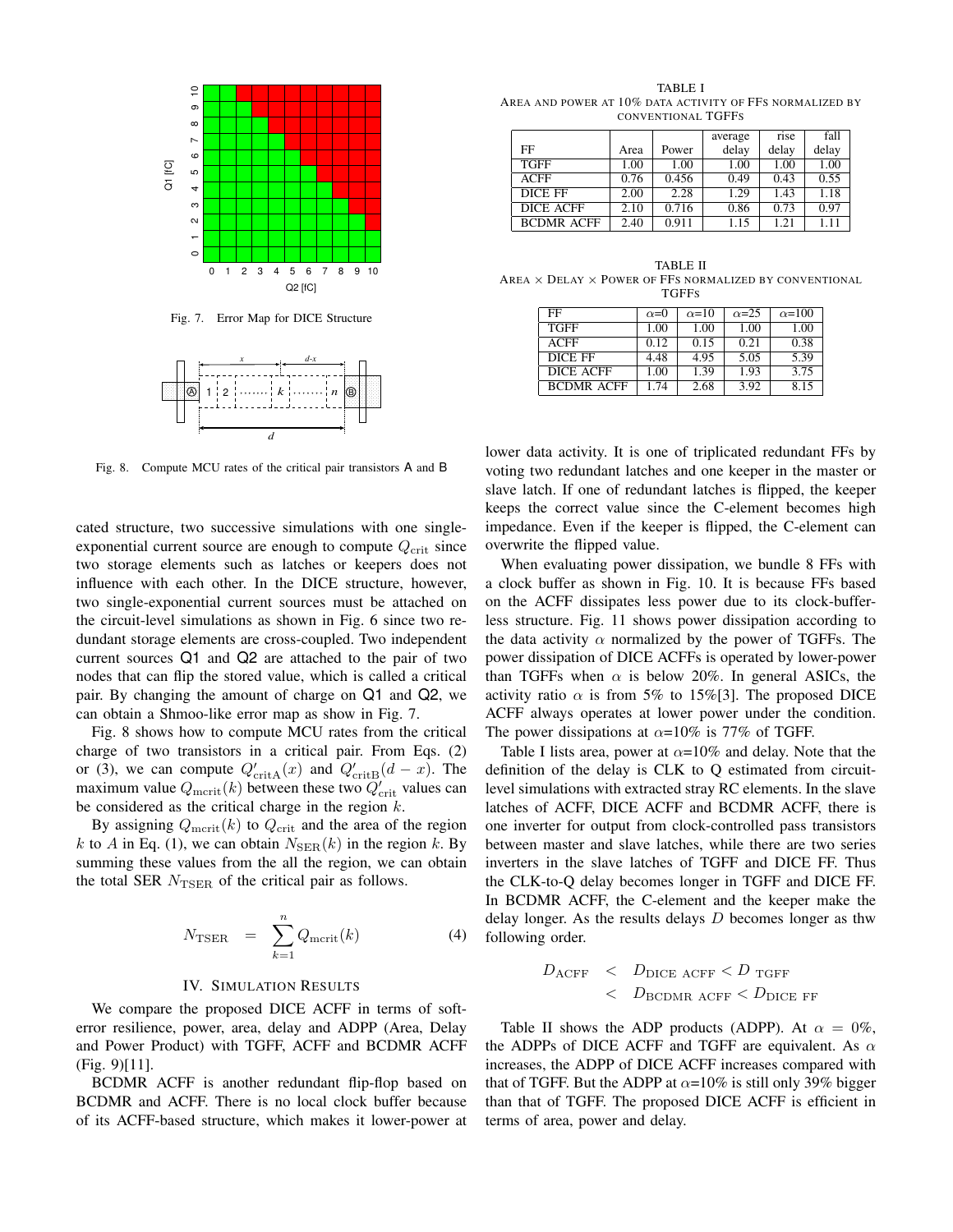

Fig. 9. Schematic diagram of BCDMR ACFF and C-element



Fig. 10. Simulated circuit structure to compute power dissipation

Table III lists SERs in FIT (Failure in Time)/Mbit. It shows the lowest SERs obtained from all possible stored values and clock states. We assume that there is no soft error in NMOS regions in DICE FF, DICE ACFF and BCDMR ACFF since they are implemented in the DHC structure whose NMOS regions are separated by the shared PMOS region. As shown in the table, TGFF and ACFF have several hundreds



Fig. 11. Simulated power normalized by the power of TGFF

TABLE III SERS OF FFS

| FF                | SER [FIT/Mbit] | <b>SER/TGFF</b> | 1/ (SER/TGFF) |
|-------------------|----------------|-----------------|---------------|
| <b>TGFF</b>       | 379            | 1.00            | 1.00          |
| ACFF              | 285            | 0.75            | 1.32          |
| DICE FF           | 1.22           | 0.0032          | 311           |
| DICE ACFF         | 0.82           | 0.0022          | 462           |
| <b>BCDMR ACFF</b> | 0.16           | 0.00042         | 2369          |

TABLE IV SERS OF DICE FF ACCORDING TO STATES OF INPUT PINS AND CRITICAL PAIRS (CP).

|   |  | СP | $Q_{\rm crit1}$ | $\mathcal{Q}_{\mathrm{crit}2}$ | dist. $[\mu m]$ | SER     |
|---|--|----|-----------------|--------------------------------|-----------------|---------|
|   |  |    | 3.0             | 5.8                            | 0.80            | .22     |
|   |  |    | 7.0             | 8.5                            | 0.82            | 5.60e-3 |
| υ |  | o  | 3.0             | 6.2                            | 0.68            | 0.72    |
|   |  | о  | $_{\rm 8.0}$    | 9.0                            | 0.82            | 9.5e-3  |

TABLE V SERS OF DICE ACFF ACCORDING TO STATES OF INPUT PINS AND CRITICAL PAIRS (CP).

| D        | CLK | $\rm CP$       |    | $Q_{\rm crit1}$ | $Q_{\rm crit2}$ | dist. [ $\mu$ m] | <b>Total SER</b> |
|----------|-----|----------------|----|-----------------|-----------------|------------------|------------------|
|          |     |                | 3  | 4.0             | 5.0             | 0.84             | 0.82             |
|          |     |                | 8  | 5.0             | 19.0            | 0.84             |                  |
|          |     | 3              | 6  | 9.8             | 20.0            | 0.84             |                  |
|          |     | 6              | 8  | 23              | 21              | 0.44             |                  |
|          | 0   | $\overline{c}$ | 4  | 9.9             | 9.5             | 0.94             | $1.90e-4$        |
|          |     | 2              |    | 9.5             | 20.0            | $\overline{2.6}$ |                  |
|          |     | 4              | 5  | 10.0            | 19.0            | 2.6              |                  |
|          |     | 5              |    | 24              | 21              | 0.5              |                  |
| $\Omega$ |     | 9              | 11 | 5.0             | 6.3             | 0.96             | $5.04e-2$        |
| $\Omega$ |     | 10             | 12 | 5.0             | 9.8             | 1.06             | 1.25e-3          |

FIT/Mbit due to their non-redundant structures. The proposed DICE ACFF has the 1.5x lower SER than DICE FF which relationship is equivalent to that between ACFF and TGFF. Table IV and V show critical pairs according to the states of D and CLK in DICE FF and DICE ACFF with the simulated critical charges and computed SER values. The node numbers are marked in Figs. 12 and 13. In DICE FF, there is only a single critical pair in one state of D and CLK, while DICE ACFF has multiple critical pairs. The SER values in Table III become the highest SER values among these states. As in Table IV and V, the SERs are highest when  $D=1$  and CLK=1. It is because the critical nodes connected to the output of gates with lower driverbility such as clocked gates or AC elements have lower critical charge. DICE ACFF has lower SER than DICE FF mainly because the lower critical charge and the longer distance between the nodes in the critical pair.

BCDMR ACFF has approximately 5x lower SER than DICE ACFF. It is mainly because of its area penalty. As the distances between critical pairs become shorter, the values of  $Q_{\text{crit}}$  also becomes smaller according to Eqs. (2) and (3). The main purpose of the DICE ACFF is to achieve lower power and lower area penalty. As in Table I, BCDMR ACFF is 14.3% bigger than DICE ACFF. The ADPP of DICE ACFF is always lower than that of BCDMR ACFF at any data activities *α*. It means that DICE ACFF achieves lower power, shorter delays and smaller area at the expense of higher SER than BCDMR ACFF.